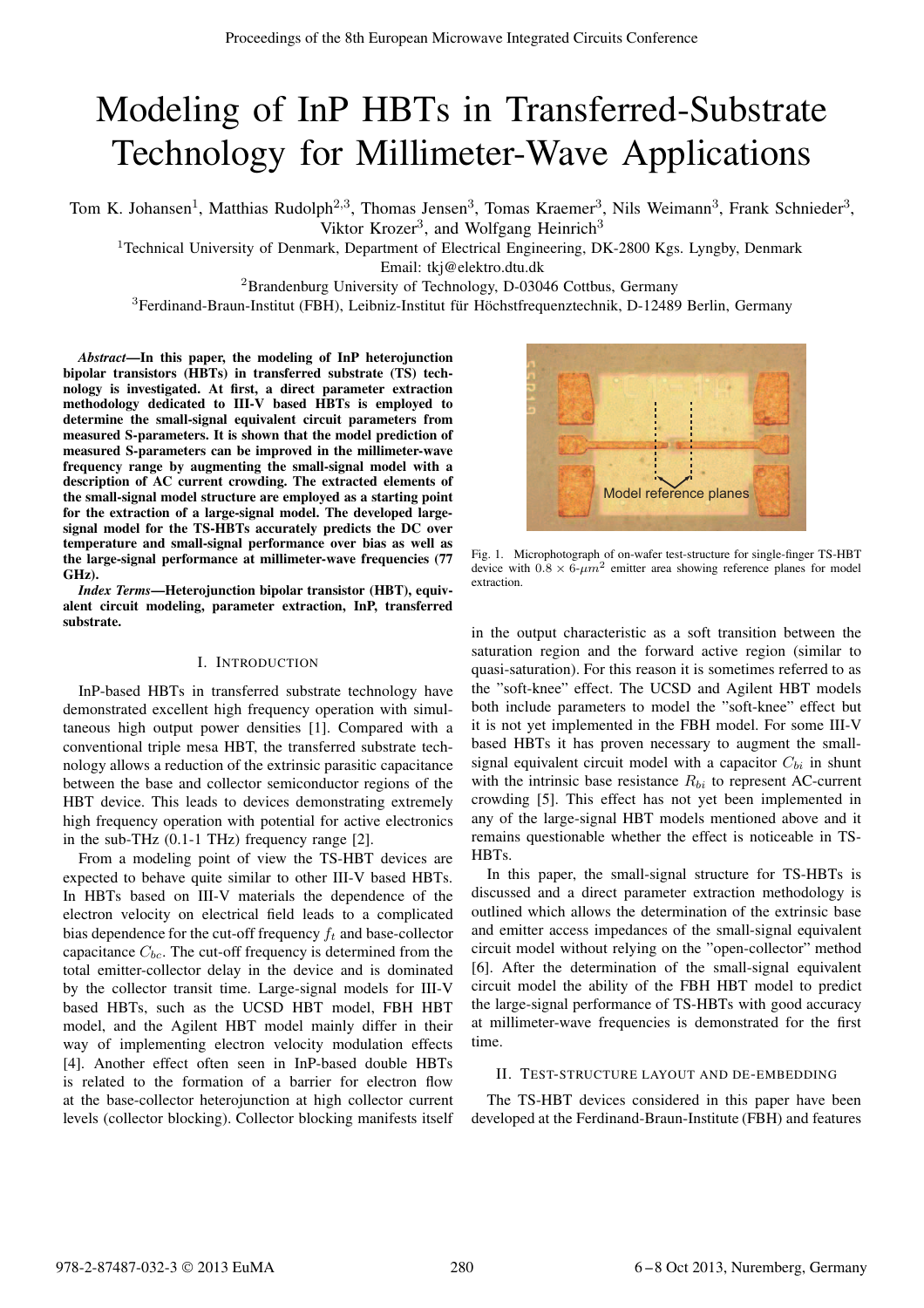$f_t$  and  $f_{max}$  values above 400 GHz [3]. Fig. 1 shows a microphotograph of the on-wafer test-structure for a singlefinger TS-HBT device with  $0.8 \times 6$ - $\mu$ m<sup>2</sup> emitter area. Part of the ground plane underneath the base terminal line is removed for lower parasitic capacitance but leads to an increase in base access inductance as will be shown later. As a model to be used for circuit design should represent the integrated device the reference planes for model extraction are located at the boundary of the device layout cell. The de-embedding of the pads and access micro-strip lines is performed in two steps: At first, an equivalent circuit model for an  $420 \mu m$  long microstrip line connected with pads at both ends is developed from measured S-parameters. Next the influence from the pads and access microstrip lines is removed from the measured S-parameters of the TS-HBT device by straightforward manipulations.

## III. SMALL-SIGNAL EQUIVALENT CIRCUIT MODELING

# *A. Small-Signal Model Structure*

The small-signal model structure proposed for the TS-HBT devices considered in this work is shown in Fig. 2. A hybrid- $\pi$  small-signal equivalent circuit topology is chosen as it corresponds well to the linearized circuit arising from most large-signal models. A parasitic collector-emitter overlap capacitance  $C_{pc}$  is included at the output of the small-signal equivalent circuit model. Due to the opening of the ground plane underneath the base terminal any overlap capacitances between the base-emitter terminals are expected to be of small value. It can therefore be absorbed into the much larger internal base-emitter capacitance  $C_{be}$  without any consequence for the model accuracy. In InP-based TS-HBTs a significant part of the total transit-time stems from the collector region and may lead to transcapacitances in a small-signal description of the device [4]. In the hybrid- $\pi$  equivalent circuit model the effect of transcapacitances can be modeled as an equivalent time-delay  $\tau$  on the transconductance as shown in Fig. 2. For some III-V based HBTs the effect of AC-current crowding is noticeable and needs to be modeled [5]. In this case the smallsignal model structure can be augmented with a capacitance  $C_{bi}$  in shunt with the intrinsic base resistance  $R_{bi}$  as indicated in Fig. 2.

#### *B. Direct Parameter Extraction Methodology*

The extraction of the elements of the small-signal equivalent circuit model follows an analytical procedure based on the two-port parameters measured in cut-off, open-collector, and forward active biasing modes. Starting from the collector side, the collector-emitter overlap capacitance  $C_{pc}$  is first extracted from cut-off mode Y-parameters. This is followed by the extraction of the collector resistance  $R_c$  and collector inductance  $L_c$  from Z-parameters measured under the opencollector condition. The open-collector method [6] is the standard way to extract also the access base and emitter impedances of HBTs. The method, however, is complicated by a distributed diode between the base and collector. This leads to an underestimation of the external base resistance  $R_b$  and an overestimation of the emitter resistance  $R_e$  as discussed in



Fig. 2. Small-signal equivalent circuit model for the TS InP HBT device. The capacitance C*bi* is included in the augmented small-signal equivalent circuit model.



Fig. 3. Effective base resistance plotted versus  $1 - (1 - X_{Cic})I_c/I_0$  for external base resistance extraction. The dashed line is the linear extrapolation using parameters  $X_{Cic} = 0.6$  and  $I_0 = 25.0$  mA.

[7]. Furthermore, to assure proper convergence of the extracted elements, very large base currents are often required with high risk for device damage. In [8] an alternative approach based on two-port parameters measured in the forward-active mode was proposed. The method exploits the physical behavior of the base-collector capacitance found in III-V based HBTs:

$$
C_{bc} = C_{bc0} \left( 1 - \frac{I_c}{I_0} \left[ 1 - \frac{I_c}{I_{tc}} \right] \right) \tag{1}
$$

where  $C_{bc0}$  is the total base-collector capacitance at zero current,  $I_0$  is a characteristic current describing the electron velocity modulation effect due to electric field in the collector, and  $I_{tc}$  is another characteristic current describing the response of the electric field to current flow in the collector. Based on the small-signal equivalent circuit diagram in Fig. 2 an effective base resistance can be defined at lower frequencies,  $\omega^2 C_{bc}^2 R_{bi}^2 X^2 (1-X)^2 \ll 1$ , as:

$$
R_{b,eff} = \Re(Z_{11} - Z_{12}) \approx R_b + X(I_c)R_{bi}
$$
 (2)

where the current dependent distribution factor,  $X(I_c)$ , for the base-collector capacitance is approximated as

$$
X(I_c) = \frac{C_{bci}}{C_{bc}} \approx X_{Cjc} \left[ 1 - (1 - X_{Cjc}) \frac{I_c}{I_0} \right]
$$
 (3)

for  $I_c/I_0 \ll 1$  and  $X_{Cjc} = C_{bci0}/C_{bc0}$  at zero current has been introduced. The distribution factor at zero current can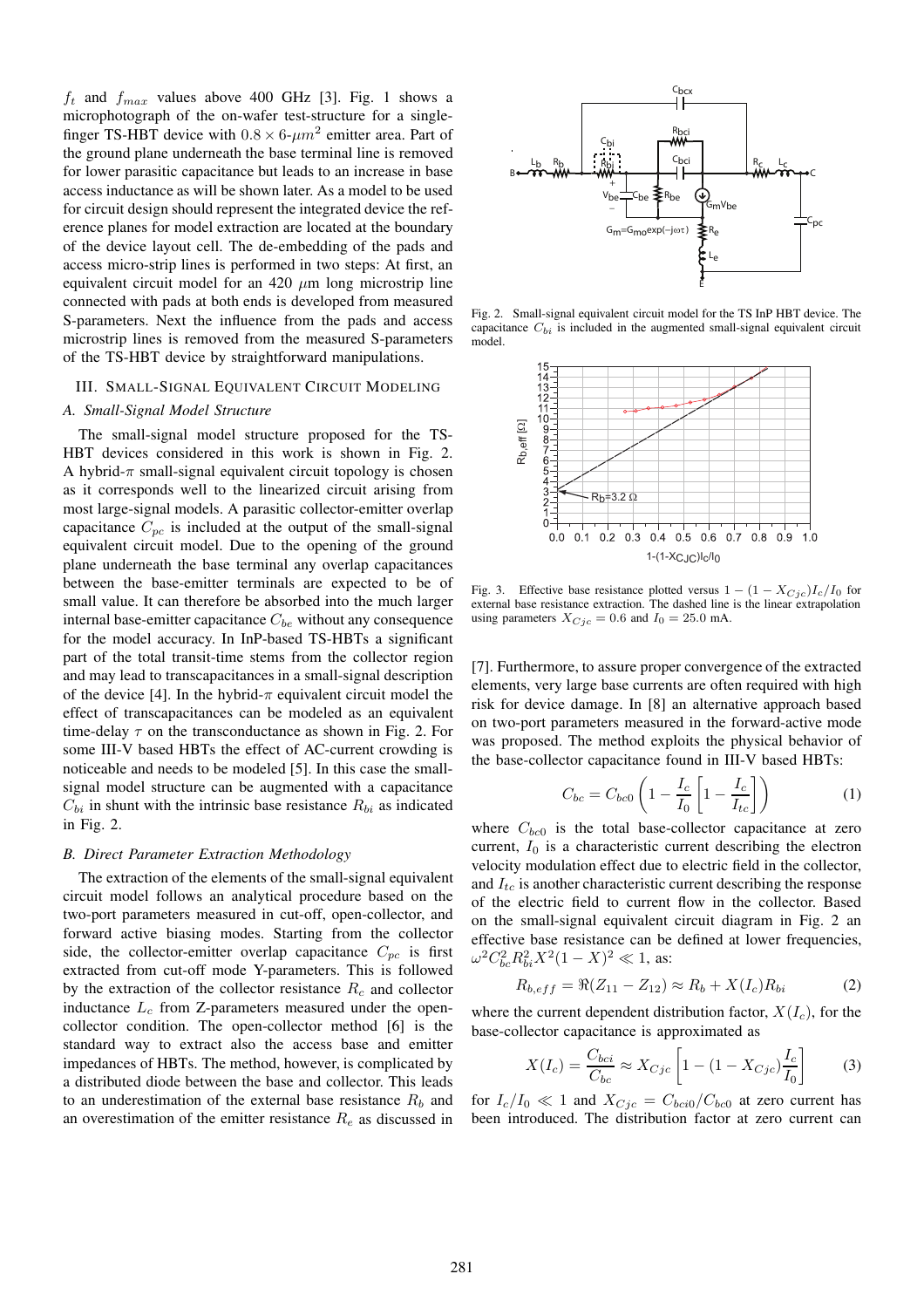

Fig. 4. Extraction of base and emitter inductances in the frequency range from 50 GHz to 65 GHz.

be extracted from cut-off mode measurements as described in [8]. The extracted effective base resistance values extrapolated to the collector current  $I_c = I_0/(1 - X_{Cic})$  are observed to reduce to the extrinsic base resistance  $R_b$  as the linear approximation for  $X(I_c)$  reaches zero at this point. Fig. 3 illustrates the external base resistance extraction method applied to the  $0.8 \times 6$ - $\mu$ m<sup>2</sup> InP-based TS-HBT device. The emitter resistance  $R_e$  can also be extracted from the forward active mode using the method reported in [7].

Once the external resistances have been determined their influence is removed from the measured two-port parameters. The remaining elements of the small-signal equivalent circuit model can be determined, e.g. using the method reported in [9], by neglecting at first the influence of the base and emitter inductances. The base and emitter inductances are then extracted using the elements determined in the previous step as follows [10]

$$
L_b = \frac{1}{\omega} \Im \left( Z_{11} - Z_{12} - \frac{R_{bi} Z_{bcx}}{R_{bi} + Z_{bci} + Z_{bcx}} \right)
$$
 (4)

and

$$
L_e = \frac{1}{\omega} \Im \left( Z_{12} - \frac{Z_{be}}{1 + G_m Z_{be}} - \frac{R_{bi} Z_{bci}}{(R_{bi} + Z_{bci} + Z_{bcx})(1 + G_m Z_{be})} \right)
$$
(5)

where  $Z_{be} = R_{be} || \frac{1}{j\omega C_{be}}, Z_{bci} = R_{bci} || \frac{1}{j\omega C_{bci}},$  and  $Z_{bcx} =$ <br> $\frac{1}{j\omega C_{bei}}$  Fig. 4 illustrates the extraction of the base and emitter  $\frac{1}{j\omega C_{bcx}}$ . Fig. 4 illustrates the extraction of the base and emitter inductances applied to the  $0.8 \times 6 \text{-} \mu m^2$  InP-based TS-HBT device. The extraction is performed in the frequency range from 50 GHz to 65 GHz where the values shows the least dispersive behavior. A rather large base terminal inductance in the range of  $8 - 12$  pH is extracted and has been verified by electromagnetic simulations. This is caused by the opening of the ground plane underneath the base line and is expected to have a significant influence on the performance of millimeterwave circuits.

#### *C. Extraction Results and Discussion*

The small-signal equivalent circuit elements found from the direct parameter extraction methodology are provided in Table. I. Fig. 5 shows a comparison between the measured and

TABLE I SMALL-SIGNAL EQUIVALENT CIRCUIT ELEMENTS FOR  $0.8 \times 6$ - $\mu m^2$ TS-HBT DEVICE AT  $V_{ce} = 1.6$  V;  $I_c = 25.6$  MA. The value used for  $C_{bi}$  IN THE AUGMENTED SMALL-SIGNAL EQUIVALENT CIRCUIT MODEL IS GIVEN IN PARENTHESIS.

| $C_{pc}$                | $R_b$               | $R_c$                   | $R_e$    | $L_b$     | $L_c$               | $L_{e}$  | $C_{bcx}$   |
|-------------------------|---------------------|-------------------------|----------|-----------|---------------------|----------|-------------|
| $[{{\mathbb f} F}]$     | [Ω]                 | $\left[ \Omega \right]$ | Ω]       | [ pH]     | $\lbrack pH\rbrack$ |          | [fF]        |
| 2.3                     | 3.2                 | 2.0                     | 1.7      | 11.5      | 8.5                 | 2.8      | 4.7         |
| $R_{bi}$                | $C_{bi}$            | $C_{be}$                | $R_{be}$ | $C_{bci}$ | $R_{bci}$           | $G_{mo}$ | $\tau$      |
| $\left[ \Omega \right]$ | $[{{\mathbb f} F}]$ | $\int f F$              | Ω]       | fF        | $[k\Omega]$         | [mS]     | ps          |
| 18.1                    | 0(49.0)             | 241.5                   | 76.1     | 3.4       | 69.7                | 624      | $\approx 0$ |



Fig. 5. S-parameters of  $0.8 \times 6 \text{-} \mu m^2$  TS-HBT device from 50 MHz-110 GHz. The figure compares measurements (solid line) with small-signal model response (solid line with circles), and augmented small-signal model response (solid line with squares). The bias point is at  $V_{ce} = 1.6$ ;  $I_c = 25.6$  mA.

simulated S-parameters for the  $0.8 \times 6 \text{-} \mu m^2$  TS-HBT device using these extracted elements. In general, the simulation with the small-signal model matches the measured data well but a slight deviation is observed in  $S_{11}$  above approximately 58 GHz. Whether this deviation is caused by the lack of AC current crowding modeling or by measurement inaccuracies is hard to assess. However, by assigning the physical plausible value of  $(C_{be} + C_{bc})/5$  to the intrinsic base capacitance  $C_{bi}$ the match between measured data and simulated response is clearly improved as observed in Fig. 5.

## IV. LARGE-SIGNAL MODELING

The large-signal modeling of the TS-HBTs is based on the FBH HBT model formulation. The FBH HBT model was originally developed for GaAs HBTs but should be versatile enough to model also InP-based HBTs [4]. After transferring the elements found from small-signal extraction to the large-signal model, the parameters affecting the DC and thermal characteristics of the device are determined. The forward output characteristics presented in Fig. 6 shows a quite different behavior compared to GaAs HBT devices. This is caused by an almost temperature independent forward current gain  $\beta_f$  typically found in InP-based HBTs. The forward output characteristic is modeled with reasonable accuracy even though the "soft-knee" effect caused by collector blocking (or quasi-saturation) is neglected so far by the FBH HBT